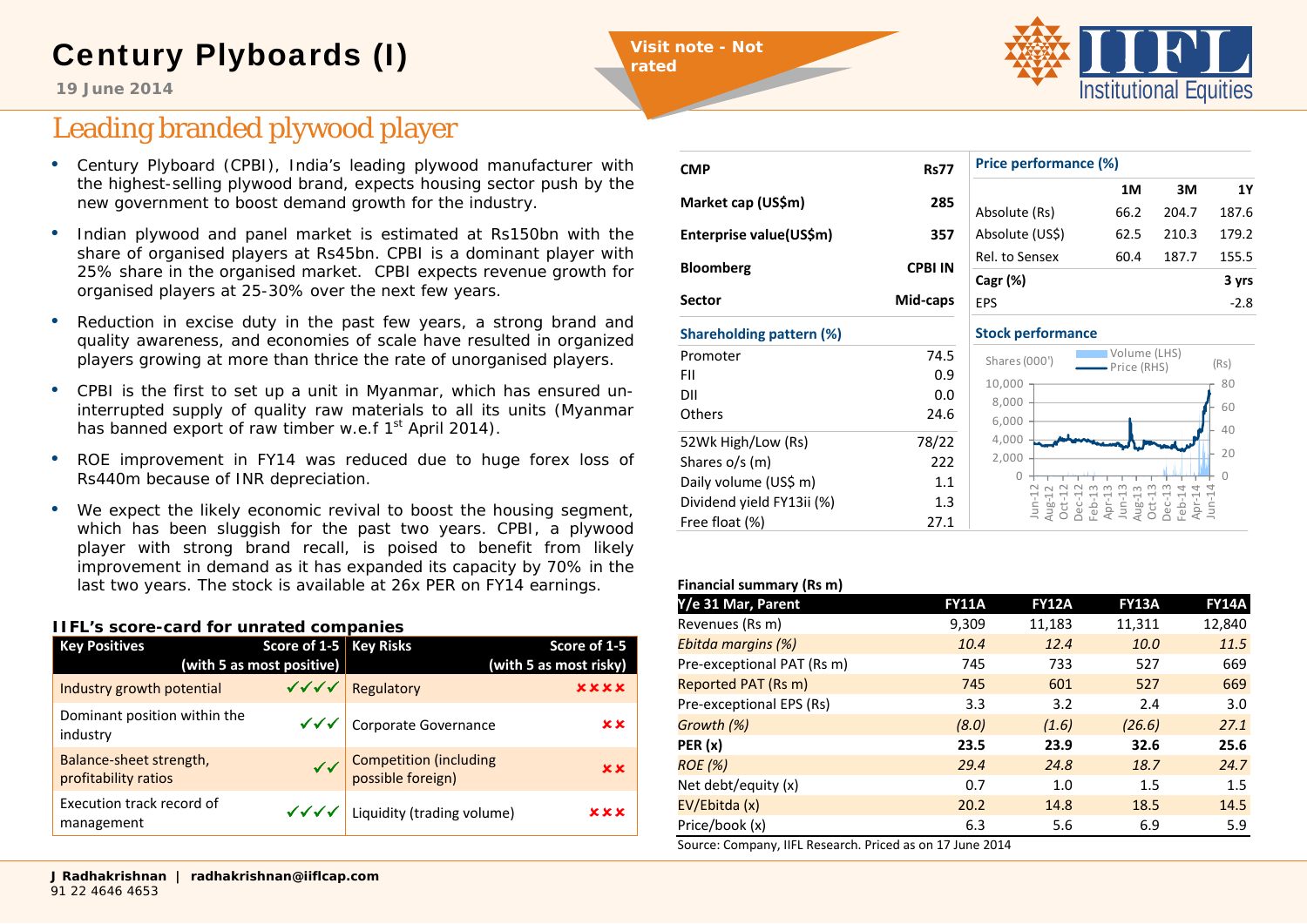

### **Background**

CPBI is India's leading plywood manufacturing company with six manufacturing units in India and one in Myanmar. In India, it has plants in Haryana in north, Tamil Nadu in south, West Bengal in east, Assam in north-east, Gujarat in west, and Uttarakhand in the central region. CPBI is promoted by first-generation promoters. Mr. Sajjan Bhajanka and Mr. Sanjay Agarwal are the key promoters. Mr. Vishnu Khemani, Mr. Prem Bhajanka and Mr. H.P Agarwal are the other promoters. All promoters are first-generation entrepreneurs with over 30 years of experience in plywood and related products.

CPBI's other two major business segments are laminates and logistics. CPBI is India's third largest laminate producer; laminates accounted for 19% of CPBI's revenue in FY14. CPBI recently has doubled laminate capacity from 2.4m sheets to 4.8m sheets.

CPBI operates two container freight stations near Kolkata Port area (0.1 m sqm); CFS operations were started in FY09. This is the first privately owned CFS in eastern India.

### **Figure 1: Revenue mix – FY14**



Source: Company

### **Century Plyboards (I)**

### **Figure 2: Ebitda mix – FY14**



Source: Company

CPBI entered the furniture business in 2012 with two pilot retail showrooms in Kolkata and Bengaluru. CPBI recently introduced modular kitchen made of plywood with all-proof warranty. CPBI plans to expand the retail furniture business through a franchisee model. CPBI also entered into trading in plywood related chemicals, glues and resins.

### **Management**

| Name                      | <b>Designation</b>       |  |
|---------------------------|--------------------------|--|
| Sajjan Bhajanka           | Chairman                 |  |
| <b>HariPrasad Agarwal</b> | Vice Chairman            |  |
| Sanjay Agarwal            | <b>Managing Director</b> |  |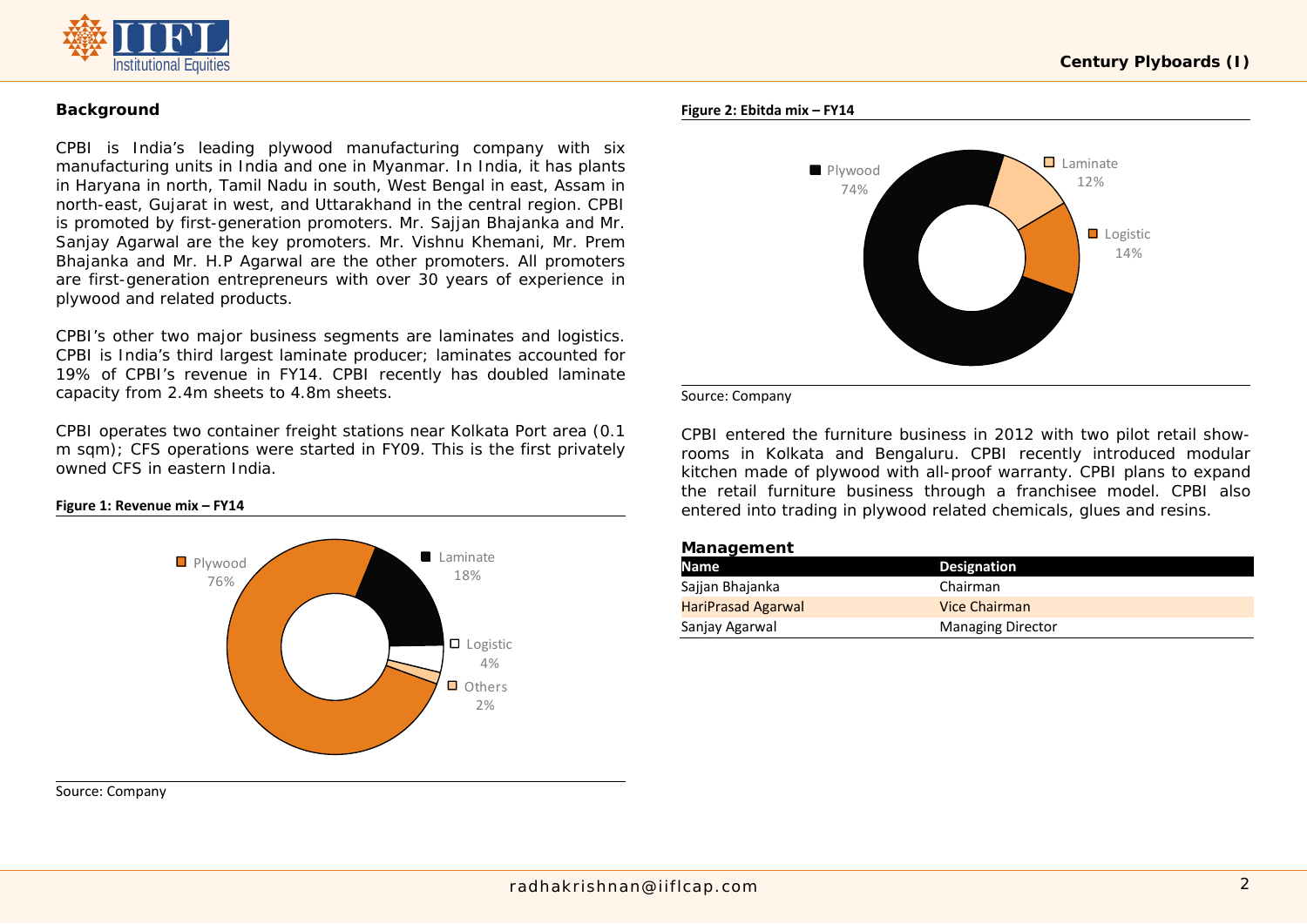

**Leading plywood producer in India:** CPBI is India's leading plywood producer with the highest volume and revenue. The close competitor for CPBI is Greenply, also a nation-wide player, whose market share is close to that of CPBI. CPBI and Greenply dominate the organised plywood market with ~50% market share; other organised players are regional (5-6 players). CPBI commands 5% premium over the nearest brand and 20% over products of unorganised players.

**Strong revenue and Ebitda growth despite sluggish economy:**

CPBI's revenue and Ebitda grew at 16% Cagr over FY10-FY14 driven by improved demand for organized sector products and brand recall for CPBI. CPBI has focused on brand building and has spent more than Rs2.2bn on brand building in the past 10 years; currently CPBI's spending brand building spend forms 4% of revenue; the management expects to maintain the current percentage of ad spending to boost revenue. PAT declined for FY10-FY14 period due to reduction in other income as the cement and ferro alloys businesses were hived off into a separate company.



Source: Company, IIFL Research

### **Figure 4:Ebitda and growth trend**



Source: Company, IIFL Research

**Recovery in economy likely to boost revenue growth:** With formation of strong and stable government, management expects improvement in housing demand and revival in plywood demand. While the industry is likely to clock 10-11% revenue growth, revenue of organized players is expected to grow at 25-30%; the unorganised segment is on a declining trend due to reducing duty differences and preference for products with better and consistent quality. Implementation of GST is likely to boost growth substantially for CPBI.

**Capacity expansion in place to tap demand growth:** CPBI has increased its plywood capacity from 0.125m cbm to 0.21m cbm in the past two years through greenfield expansion in Kandla, Gujarat and expansion in Myanmar. Overall utilisation for plywood in FY14 was ~70%. In laminates too, CPBI doubled its capacity to 4.8m sheets in the past two years. CPBI continues to focus on delivery systems by opening new depots regularly. It has implemented SAP to provide better service to customers.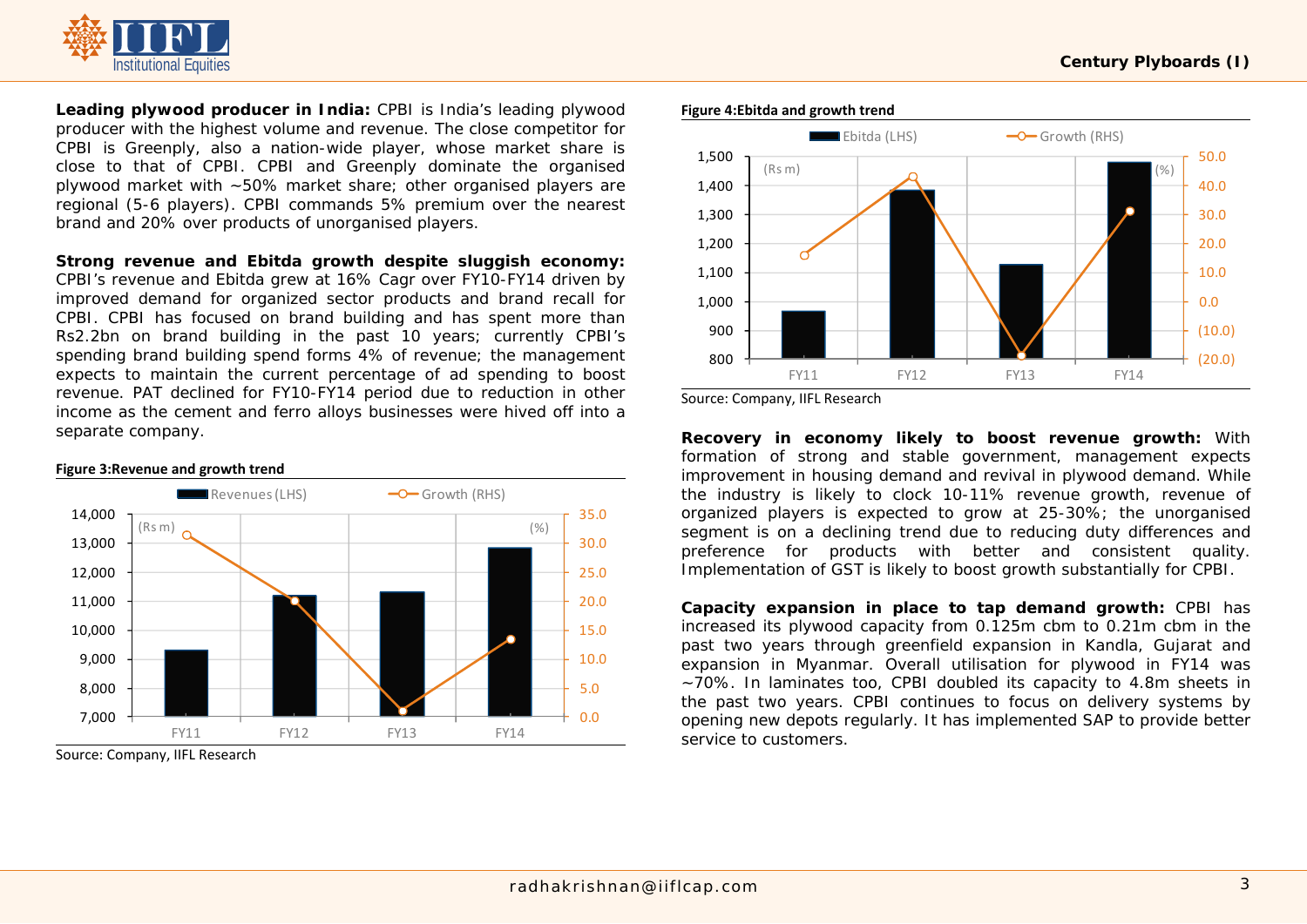## nstitutional Equities



### **Figure 5: Plywood capacity trend**

Source: Company, IIFL Research

**High entry barriers:** In India cutting of matured timber is not allowed or is subject to stringent regulations. License is available only for imported raw material-based units and due to this the industry is heavily dependent on import of matured timber (primarily from Myanmar). With Myanmar banning export of raw timber w.e.f. 1<sup>st</sup> April 2014, unorganised players are at a disadvantage compared with CPBI. CPBI is the first player from India to set up a unit in Myanmar, thus ensuring uninterrupted supply of quality raw material to all its units.

**Strong return ratios despite downturn; likely demand growth to boost ratios from here on:** CPBI recorded 25% ROE in FY14 despite low utilisation due to sluggish economy. With major capex completed and capacity available to increase revenue at >25% for the next two years, return ratios are likely to expand going forward. CPBI spent Rs410m for 31000 cbm / annum capacity in Kandla, Gujarat in FY14 and expects annual revenue of Rs2bn from this expansion with likely payback period of two years. ROE improvement in FY14 was reduced due to huge forex loss of Rs440m because of INR depreciation. If the recent INR appreciation trend continues, ROE could see a strong bounce back in FY15.





Source: Company, IIFL Research

**Cement and ferro alloys subsidiary hived off:** CPBI hived off the cement and ferro alloys businesses in its subsidiaries into a separate company through a scheme of arrangement in FY13 whereby every share of CPBI was given one share in the demerged new company. PAT Cagr is negative for FY10-FY14 largely due to a decline in other income due to nil dividend receipts from these businesses from FY13.

**Balance sheet strength likely to improve going forward:** Due to huge capex and low profitability, net debt to equity has increased in the last two years. With likely improvement in profitability and no major capex in the near term, we expect the management to focus on reducing debt.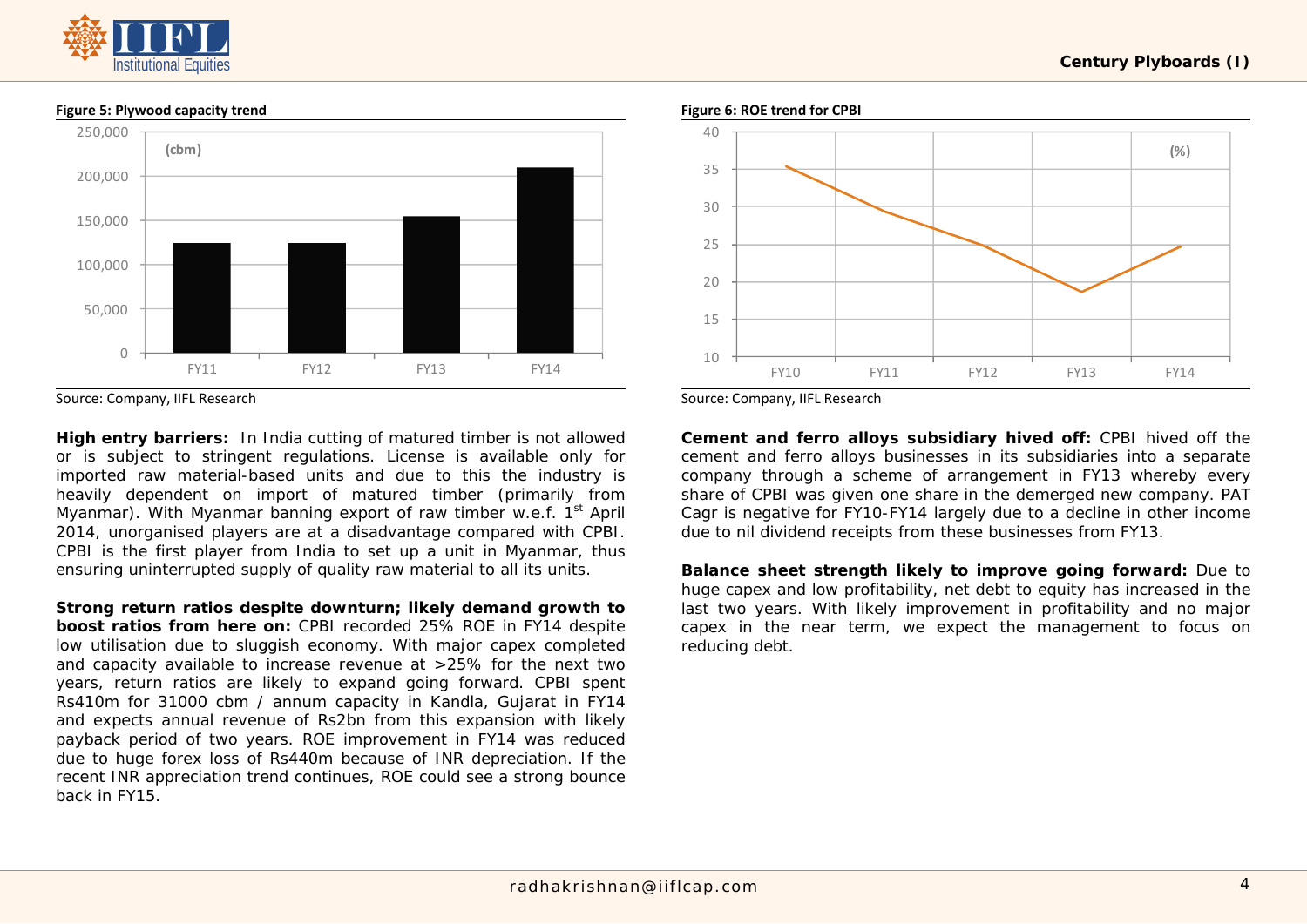# **Institutional Equities**

### Financial summary

### **Income statement summary (Rs m)**

| Y/e 31 Mar, Parent            | <b>FY11A</b> | <b>FY12A</b> | <b>FY13A</b> | <b>FY14A</b> |
|-------------------------------|--------------|--------------|--------------|--------------|
| <b>Revenues</b>               | 9,309        | 11,183       | 11,311       | 12,840       |
| Ebitda                        | 967          | 1,385        | 1,128        | 1,482        |
| Depreciation and amortisation | (242)        | (265)        | (267)        | (332)        |
| <b>Ebit</b>                   | 725          | 1,120        | 861          | 1,150        |
| Non-operating income          | 160          | 41           | 73           | 95           |
| <b>Financial expense</b>      | (128)        | (400)        | (390)        | (551)        |
| <b>PBT</b>                    | 758          | 762          | 544          | 693          |
| <b>Exceptionals</b>           | $\Omega$     | (132)        | $\Omega$     | $\mathbf{0}$ |
| <b>Reported PBT</b>           | 758          | 630          | 544          | 693          |
| Tax expense                   | (13)         | (29)         | (17)         | (24)         |
| <b>PAT</b>                    | 745          | 601          | 527          | 669          |
| Minorities, Associates etc.   | $\Omega$     | $\Omega$     | $\Omega$     | $\mathbf{0}$ |
| <b>Attributable PAT</b>       | 745          | 601          | 527          | 669          |

### **Ratio analysis**

| Y/e 31 Mar, Parent                  | <b>FY11A</b> | <b>FY12A</b> | <b>FY13A</b> | <b>FY14A</b> |
|-------------------------------------|--------------|--------------|--------------|--------------|
| Per share data (Rs)                 |              |              |              |              |
| <b>Pre-exceptional EPS</b>          | 3.3          | 3.2          | 2.4          | 3.0          |
| <b>DPS</b>                          | 1.0          | 1.0          | 0.3          | 1.0          |
| <b>BVPS</b>                         | 12.2         | 13.7         | 11.2         | 13.1         |
| Growth ratios (%)                   |              |              |              |              |
| <b>Revenues</b>                     | 31.5         | 20.1         | 1.1          | 13.5         |
| Ebitda                              | 16.1         | 43.3         | (18.6)       | 31.3         |
| <b>EPS</b>                          | (8.0)        | (1.6)        | (26.6)       | 27.1         |
| Profitability ratios (%)            |              |              |              |              |
| Ebitda margin                       | 10.4         | 12.4         | 10.0         | 11.5         |
| Ebit margin                         | 7.8          | 10.0         | 7.6          | 9.0          |
| Tax rate                            | 1.7          | 4.6          | 3.2          | 3.4          |
| Net profit margin                   | 8.0          | 5.4          | 4.7          | 5.2          |
| <b>Return ratios (%)</b>            |              |              |              |              |
| <b>ROE</b>                          | 29.4         | 24.8         | 18.7         | 24.7         |
| <b>ROCE</b>                         | 19.3         | 20.4         | 13.9         | 17.3         |
| Solvency ratios (x)                 |              |              |              |              |
| Net debt-equity                     | 0.7          | 1.0          | 1.5          | 1.5          |
| Net debt to Ebitda                  | 2.1          | 2.1          | 3.3          | 2.9          |
| Interest coverage                   | 5.7          | 2.8          | 2.2          | 2.1          |
| Source: Company data, IIFL Research |              |              |              |              |

### **Balance sheet summary (Rs m)**

| Y/e 31 Mar, Parent               | <b>FY11A</b> | <b>FY12A</b> | <b>FY13A</b> | <b>FY14A</b> |
|----------------------------------|--------------|--------------|--------------|--------------|
| Cash & cash equivalents          | 109          | 421          | 797          | 180          |
| <b>Inventories</b>               | 1,712        | 1,967        | 2,177        | 2,927        |
| Receivables                      | 1,208        | 1,667        | 1,816        | 2,046        |
| Other current assets             | 945          | 518          | 612          | 625          |
| Creditors                        | 1,122        | 869          | 808          | 742          |
| <b>Other current liabilities</b> | 275          | 440          | 598          | 1,037        |
| <b>Net current assets</b>        | 2,577        | 3,264        | 3,996        | 3,999        |
| <b>Fixed assets</b>              | 1,759        | 2,107        | 2,217        | 2,307        |
| Intangibles                      | 0            | 0            | 0            | 0            |
| <b>Investments</b>               | 556          | 732          | 156          | 379          |
| Other long-term assets           | 0            | 409          | 605          | 701          |
| <b>Total net assets</b>          | 4,892        | 6,512        | 6,974        | 7,386        |
| <b>Borrowings</b>                | 2,110        | 3,390        | 4,479        | 4,478        |
| Other long-term liabilities      | (2)          | (4)          | (2)          | (5)          |
| Shareholders' equity             | 2,784        | 3,125        | 2,497        | 2,914        |
| <b>Total liabilities</b>         | 4,892        | 6,512        | 6,974        | 7,386        |

| Cash flow summary (Rs m)                  |              |              |              |              |
|-------------------------------------------|--------------|--------------|--------------|--------------|
| Y/e 31 Mar, Parent                        | <b>FY11A</b> | <b>FY12A</b> | <b>FY13A</b> | <b>FY14A</b> |
| Ebit                                      | 725          | 1,120        | 861          | 1,150        |
| Tax paid                                  | (106)        | (135)        | (98)         | (112)        |
| Depreciation and amortization             | 242          | 265          | 267          | 332          |
| Net working capital change                | (437)        | (375)        | (355)        | (620)        |
| Other operating items                     | 52           | (146)        | 123          | 13           |
| Operating cash flow before interest       | 477          | 728          | 798          | 763          |
| Financial expense                         | (128)        | (400)        | (390)        | (551)        |
| Non-operating income                      | 160          | 41           | 73           | 95           |
| <b>Operating cash flow after interest</b> | 509          | 370          | 481          | 306          |
| <b>Capital expenditure</b>                | (429)        | (641)        | (689)        | (482)        |
| Long-term investments                     | (52)         | (176)        | 576          | (223)        |
| <b>Others</b>                             | (167)        | (35)         | (1,271)      | (386)        |
| Free cash flow                            | (139)        | (483)        | (903)        | (784)        |
| <b>Equity raising</b>                     | $\Omega$     | $\Omega$     | $\Omega$     | $\Omega$     |
| <b>Borrowings</b>                         | 148          | 1,301        | 1,280        | 224          |
| <b>Dividend</b>                           | (56)         | (507)        | (1)          | (57)         |
| Net chg in cash and equivalents           | (46)         | 312          | 376          | (617)        |
| Source: Company data, IIFL Research       |              |              |              |              |